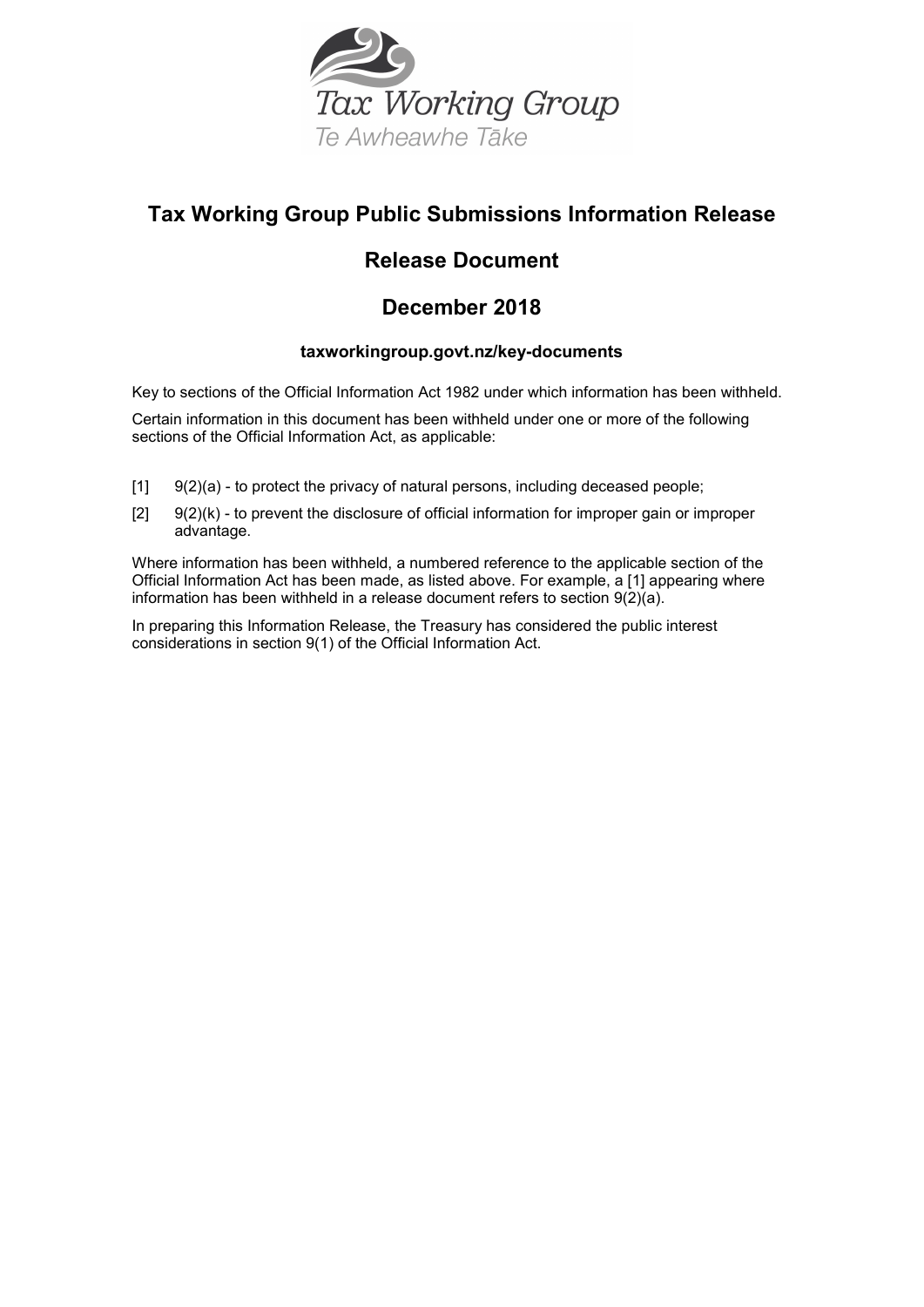

# **Submission to the Tax Working Group**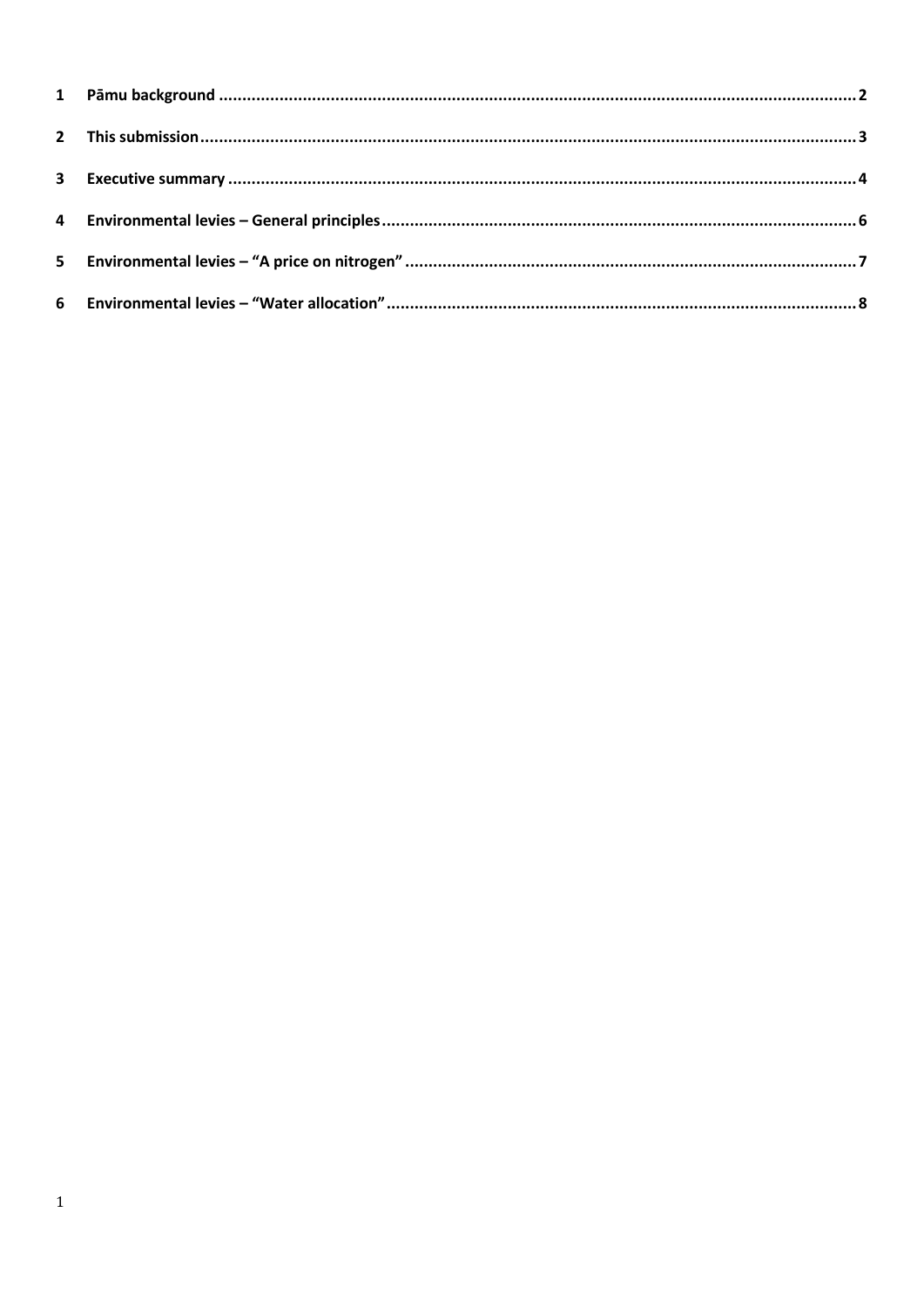#### <span id="page-3-0"></span>**1 Pāmu background**

- 1.1 Pāmu Farms of New Zealand (Pāmu) is the brand name for Landcorp.
- 1.2 Pāmu stands for best practice in sustainable and safe farming, and for the unique provenance of New Zealand foods, nutrition products and fibre on global markets.
- 1.3 Pāmu strives to be a leader in New Zealand agriculture, carefully creating natural products of high quality and helping transform pastoral-based industries.
- 1.4 Pāmu is highly experienced in large scale farming operations and we will continue to utilise our skills and brand to target premium, niche markets around the world.
- 1.5 Pāmu is a diversified national agri-business operating primarily in the dairy, dry-stock and forestry sectors. Its perspective may therefore vary from that of smaller scale farmers operating in a single sector and/or region.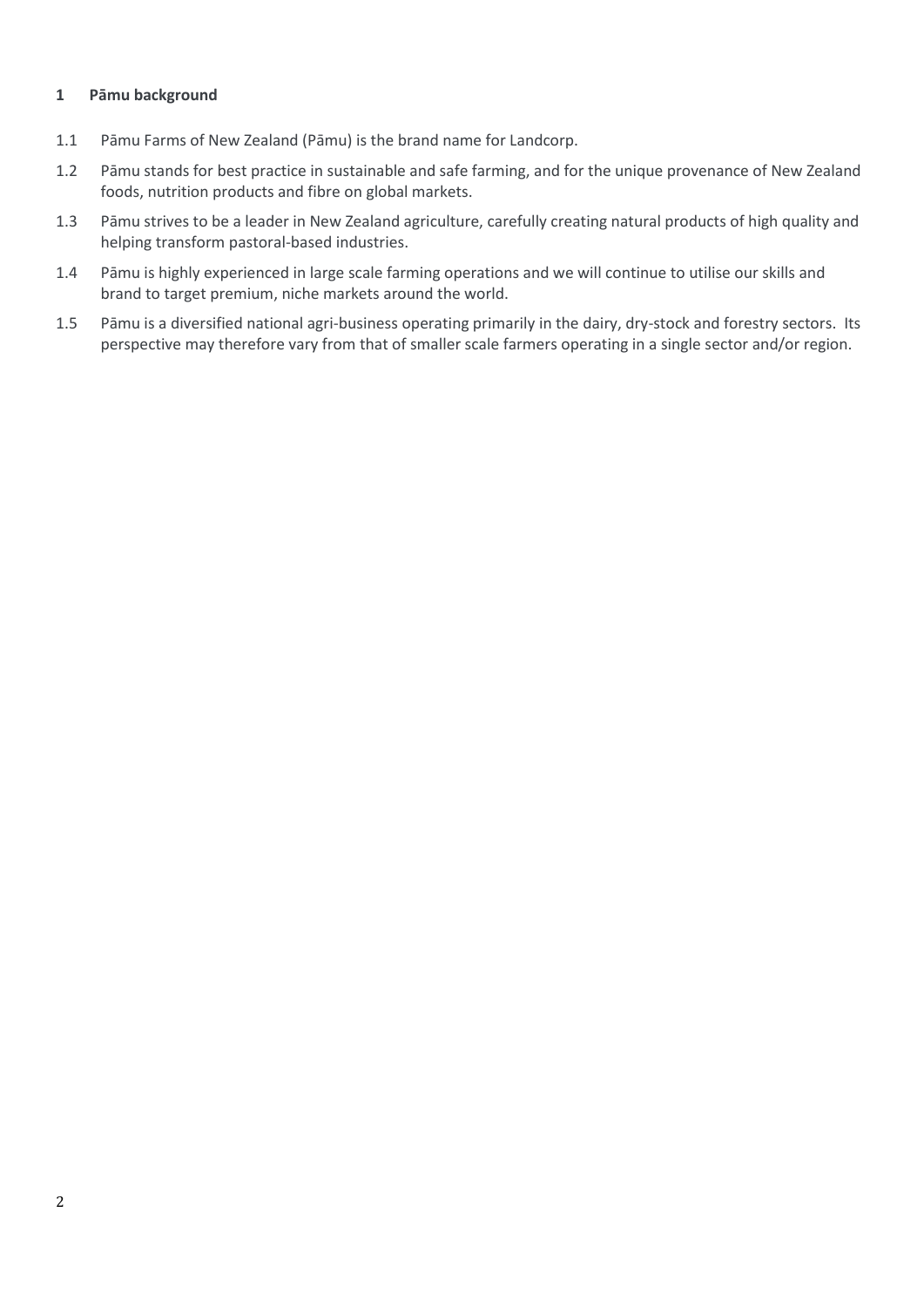#### <span id="page-4-0"></span>**2 This submission**

- 2.1 Pāmu's submission provides an opportunity for the company to articulate its position and vision i.e. the outcomes it seeks for its business and more broadly for New Zealand farming.
- 2.2 Pāmu's submission takes a commercial view and looks to the mid-term future (10-20 years, rather than 5-10 years).
- 2.3 Pāmu believes that there is customer demand for an environmentally friendly source of supply and this submission sets out practical measures to address that desire.
- 2.4 One of the points of reference that Pāmu has used when formulating this submission is the "Living Standards Framework" published by Treasury which seeks to promote intergenerational well-being through ensuring through the growth, distribution and sustainability of "The Four Capitals" – Natural Capital, Human Capital, Social Capital and Financial/Physical Capital.
- 2.5 Pāmu recognises the importance of the following tax reform principles:
- a) The tax system must raise sufficient revenue to fund the operations of government;
- b) Taxes should be raised in a way that is least detrimental to inclusive and sustainable growth;
- c) Changes to the tax framework must have broad community support and buy-in;
- d) The tax system needs to be robust, but able to adapt to social, economic, and technological trends and developments; and
- e) The tax system and its reforms should be consistent, coherent, administratively efficient and transparent to ensure that the amount of tax due can be predicted and calculated with certainty by tax payers.
- 2.6 In the next section of this submission Pāmu sets out its high-level recommendations in an Executive Summary.
- 2.7 In the final sections of this submission we focus specifically on issues related to Environmental Taxation where we feel we have particular expertise and insight due to our unique position in the New Zealand agricultural sector.
- 2.8 Pāmu would welcome to opportunity to engage with the Tax Working Group on any of the matters addressed in this document.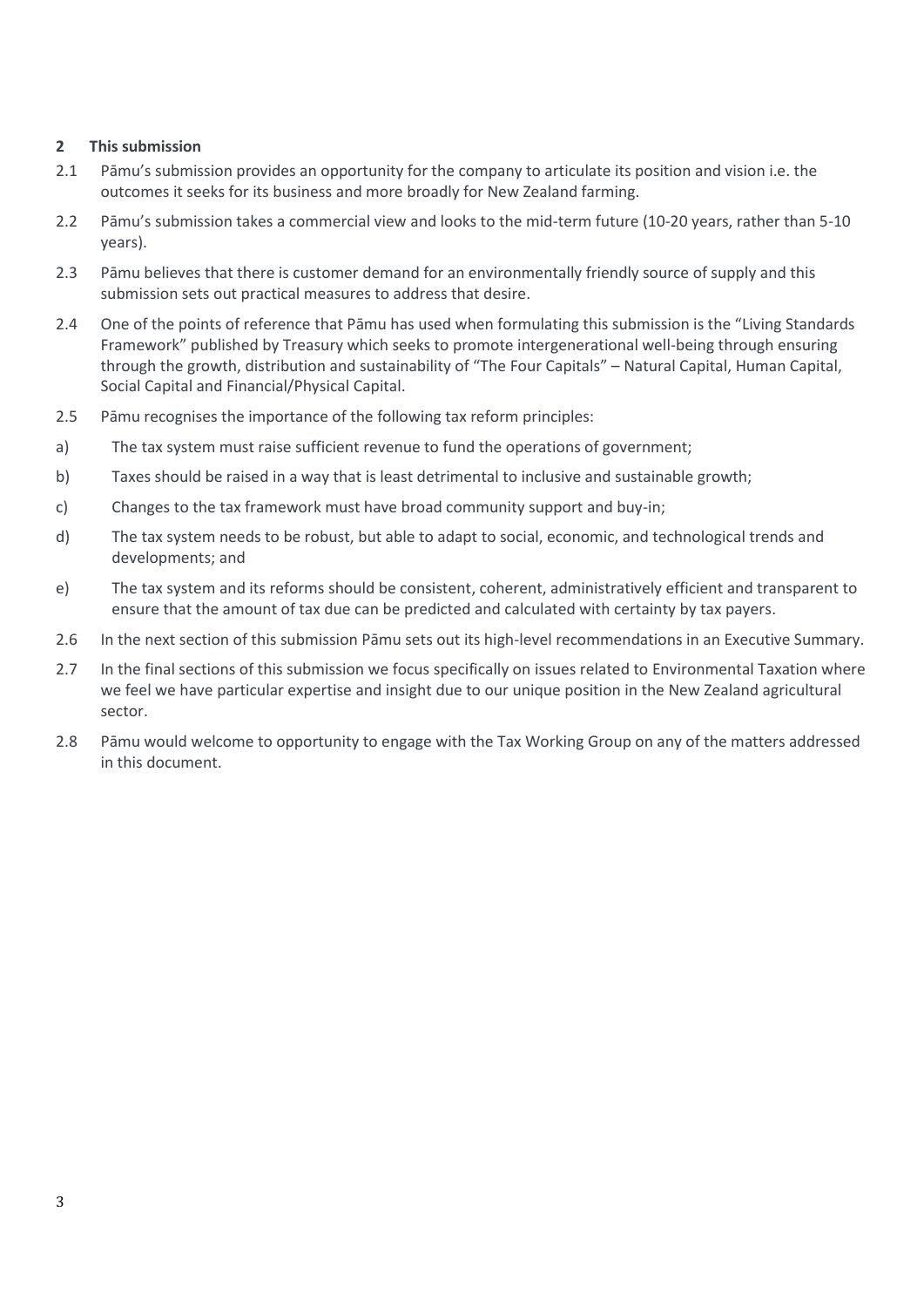#### <span id="page-5-0"></span>**3 Executive summary**

- 3.1 Pāmu practices sustainable management, which requires a balance to be found between managing use and development of natural and physical resources, while also ensuring those resources are protected.
- 3.2 Pāmu believes that the achievement of good business outcomes and good environmental outcomes can be facilitated by tax reform in the medium term, thereby ensuring that "The Four Capitals" are increased over time.
- 3.3 Pāmu believes that Environmental taxes need to be designed so as to strongly influence behaviour at the individual farm level, rather than imposed on the industry at a unitary rate regardless of past or present behaviour. In principle therefore Pāmu supports the introduction of well-designed and targeted environmental levies to address issues such as nitrate run-off and water quality.
- 3.4 Pāmu recognises the desirability of being able to monitor nitrate leaching and its effect on waterways using an independent and auditable tool such as "OVERSEER<sup>1</sup>". We welcome the announcement of extra government funding for "OVERSEER" in the 2018 Budget. We believe that such a tool is extremely useful when assessing and monitoring environmental risks at a farm level or in areas where there is a high risk of adverse environmental impacts. We would however caution against the use of such a system as a regulatory tool due to the significant effort, expense and expertise required to implement and operate it across the New Zealand agricultural sector.
- 3.5 Pāmu believes that placing a levy at source on fertiliser products containing nitrogen represents the best available mechanism to target excessive use of nitrogen in agriculture. While there is not a direct correlation between the use of these products and nitrogen leaching, we would contend that usage is a suitable proxy which correlates well with intensive farming on high risk soils. We feel this is certainly a more workable proxy than say "cow numbers per hectare". In addition, since there are alternatives to using nitrogen we believe that a levy will tend to drive behaviour towards using mitigations that are already available. When considering how best to address the nitrogen issue it is important to note that the key things that influence nitrogen leaching in OVERSEER are rainfall, the presence of irrigation and "leaky soils". These factors compound regional differences. In contrast, a levy has the attractions of being relatively quick to implement, easy to administer, predictable, and able to provide appropriate incentives to users to limit and optimise the use of nitrogen fertiliser products on farm. These modified behaviours are in turn likely to have a beneficial impact in reducing leaching.

1

 $1$  Overseer is a New Zealand tool used by a range of primary industries and regional councils that helps measure nutrient use and greenhouse gas emissions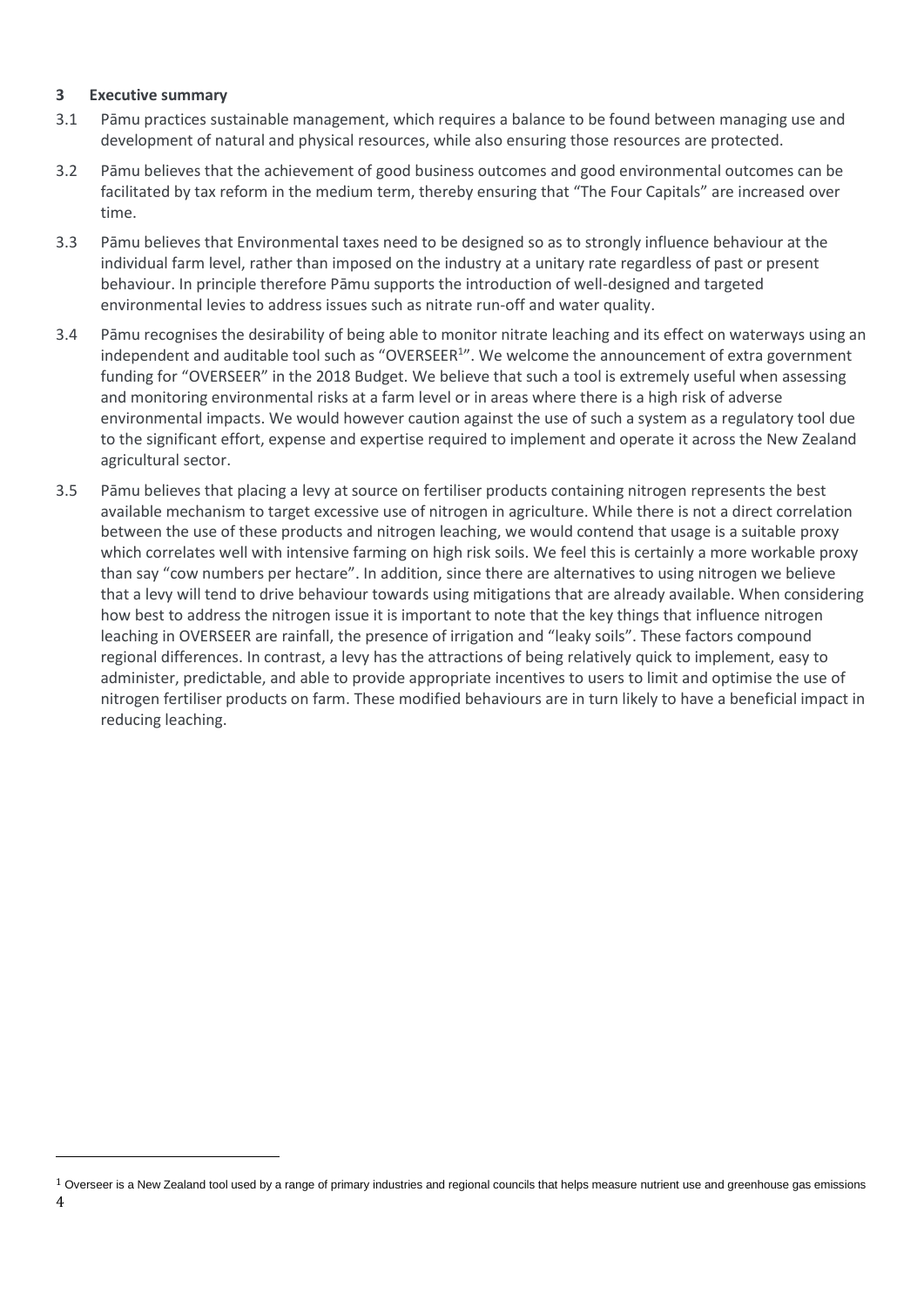- 3.6 Pāmu believes that creating an enhanced ETS will assist in ensuring "best use" of land including the planting of trees ("ETS").
- 3.7 In our view, inclusion of agriculture into the **current** ETS is not the best way to incentivise the full range of behaviours needed to reduce emissions. Simply put, the ETS is a "blunt instrument". We believe the ETS should be one of a suite of consistent and coherent regulatory tools to drive desirable behaviours and outcomes.
- 3.8 For example, Methane is relatively short-lived in the atmosphere compared to say carbon or nitrogen. The scheme does not currently distinguish between types of greenhouse gases. Making such distinctions could be useful by enabling emissions charges to be specified and varied in relation to the severity of the harm being caused in each case (see point 4 (d) below).
- 3.9 To maintain and enhance New Zealand's natural capitals Pāmu recommends that the Tax Working Group consider the issue of water usage. It is generally accepted that in some geographical regions the drawing of water for irrigation purposes has reduced river flows, and thereby contributed to a degradation of water quality. There may be opportunities to address this water quality issue and promote a more efficient allocation of water via an agreed national allocation methodology.
- 3.10 Pāmu believes that in pursuit of environmental benefits the Tax Working Group should consider the merits of offering tax credits or incentives for setting up and maintaining wetlands and eco systems that benefit the environment. Such incentives could help to address issues such as loss of indigenous biodiversity and indigenous species as well as water quality.
- 3.11 Pāmu is not opposed in principle to a well-designed Capital Gains Tax ("CGT"). Such a tax would need to take account of various practical considerations including (inter alia) the cost of compliance, ensuring that cash tax is only payable when gains are crystallised, ensuring a fair and equitable basis for the valuation of farm land, taking due account of inflation, consideration of "rollover relief" for capital recycling and specifying appropriate rules for the application of CGT payable to farmhouses (which are often family homes).
- 3.12 Pāmu opposes the idea of a land tax. Pāmu believes that a land tax would not incentivise any beneficial behaviour and would simply increase the tax burden on Pāmu. Land taxes are sometimes cited as a vehicle that will assist in freeing up land for housing development. Pāmu believes that sufficient commercial incentives to undertake such developments already exist.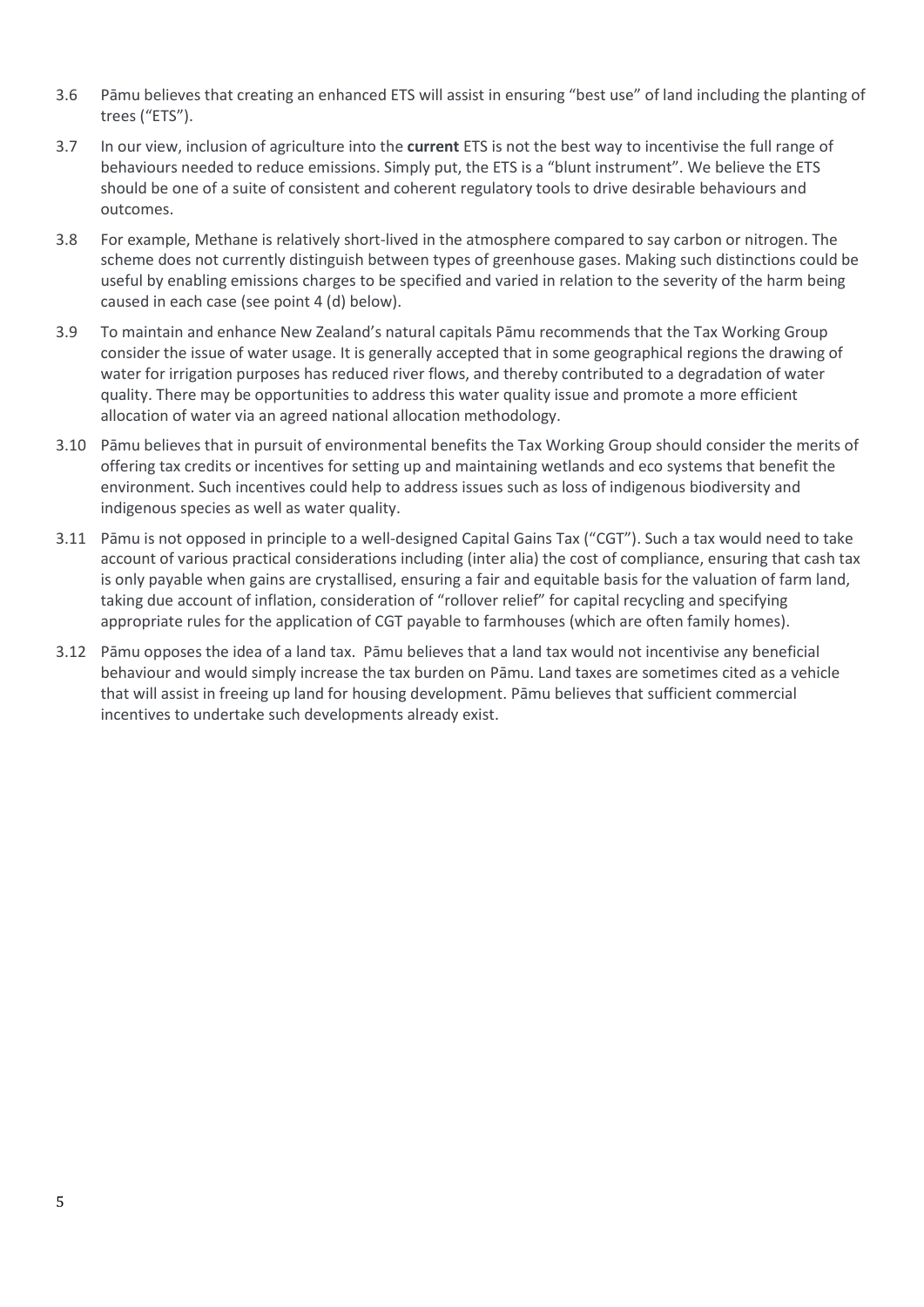#### <span id="page-7-0"></span>**4 Environmental levies – General principles**

- 4.1 Above in section 2.5 we have set out some general principles that we believe should apply when implementing levies. In this section we propose further principles that we feel should be considered when considering the promulgation of environmental levies.
- a) An environmental levy framework should influence the behaviour of farmers and create incentives for those at production level to invest in mitigation i.e. in simple terms the tax must be "worth avoiding";
- b) Environmental levies should be targeted to the pollutant or polluting behaviour, with few exceptions;
- c) The scope of an environmental levy should match the scope of the environmental damage;
- d) The rate of an environmental levy should be commensurate with the environmental damage;
- e) The levy must be credible and its rate predictable in order to motivate environmental improvements;
- f) It may be possible to introduce environmental levies that can be applied differently around New Zealand based on geographical areas. Furthermore, exemptions to a nitrogen levy could be applied in the case of locally grown and purchased fruit and vegetables or essential foods (for local consumption) if clear criteria can be established.
- g) Levies may have unforeseen impacts and these should be carefully researched prior to implementation. For example, feed pads help control effluent discharge to waterways but have a higher carbon profile.
- 4.2 In broad terms Pāmu believes that revenue from environmental levies should go towards corrective measures such as cleaning-up waterways, subsidising nitrogen fertiliser alternatives, funding riparian planting schemes, fencing waterways projects or increasing the sustainable farming fund.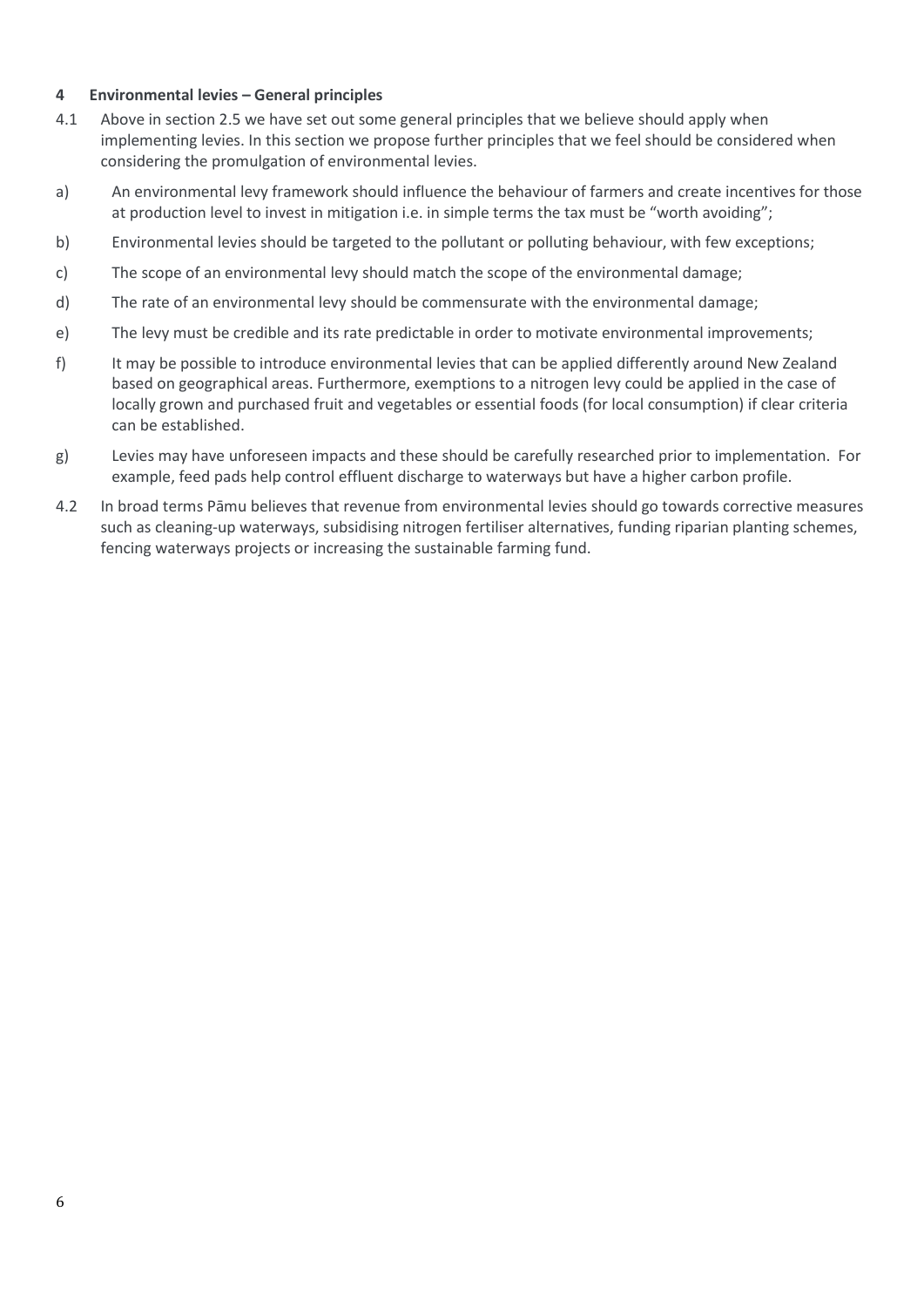#### <span id="page-8-0"></span>**5 Environmental levies – "A price on nitrogen"**

- 5.1 Pāmu believes that consideration should be given to applying a levy on fertiliser products containing nitrogen. This could be levied at source and collected by manufacturers/importers of fertiliser products containing nitrogen.
- 5.2 Pāmu believes that applying such a levy prior to sale represents the simplest method of ensuring that all of the nitrogen being applied to agricultural land is subject to the levy.
- 5.3 The imposition of a levy will in theory merely increase input costs for users of the product. These users will however be naturally incentivised to (a) minimise use, (b) substitute other fertiliser compounds that are less environmentally harmful and (c) ensure optimum product placement in the most cost effective locations both from an efficiency perspective and, if appropriate, in order to minimise spill-over and consequent exposure to any applicable water quality regulations in nearby waterways.

Depending on location and climate there may be other strategies which a farmer may employ in order to mitigate use of nitrogen. For example, ryegrass is suitable in some areas as a pasture grass and one of its benefits is that it aids in helping to break up hard soils, thereby allowing roots to absorb nitrogen. Herbs (e.g. plantain, chicory) and legumes are also examples of alternative feed sources that can provide grazing and winter feed without the need to apply such large quantities of nitrogen fertiliser. Education and training for farmers wishing to make changes to their farming systems could be funded from any levy so that farmers have access to advice on issues that may arise as changes are made e.g. the perceived negatives (for example bloat) from legumes are fully able to be mitigated. Pāmu is currently able to show an increase of 70% in terms of feed production despite a complete withdrawal of nitrogen fertiliser on some of our farms.

- 5.4 The quantum of any levy should be set so as to provide sufficient incentive to mitigate its impact through actions such as those listed above. The aim should be to achieve rapid change. Nevertheless we would encourage the Tax Working Group to also give consideration to mitigating the effects of such a levy, at least initially, through say increased tax depreciation rates on farm assets such as dairy sheds, land development costs etc.
- 5.5 Pāmu would advocate for the levy to be revenue neutral to central government with proceeds being applied to various activities such as farmer education (mentioned above), improvements to monitoring systems, administration of the tax and research into alternative fertiliser products, all of which have the aim of mitigating the effects of nitrogen products.
- 5.6 If the levy is intended to only target the area of most concern with regard to nitrogen leaching i.e. Dairy Farming (as opposed to dry stock farming or cropping), the design of the tax may be such as to ensure that it does not unfairly affect all consumers of the product.